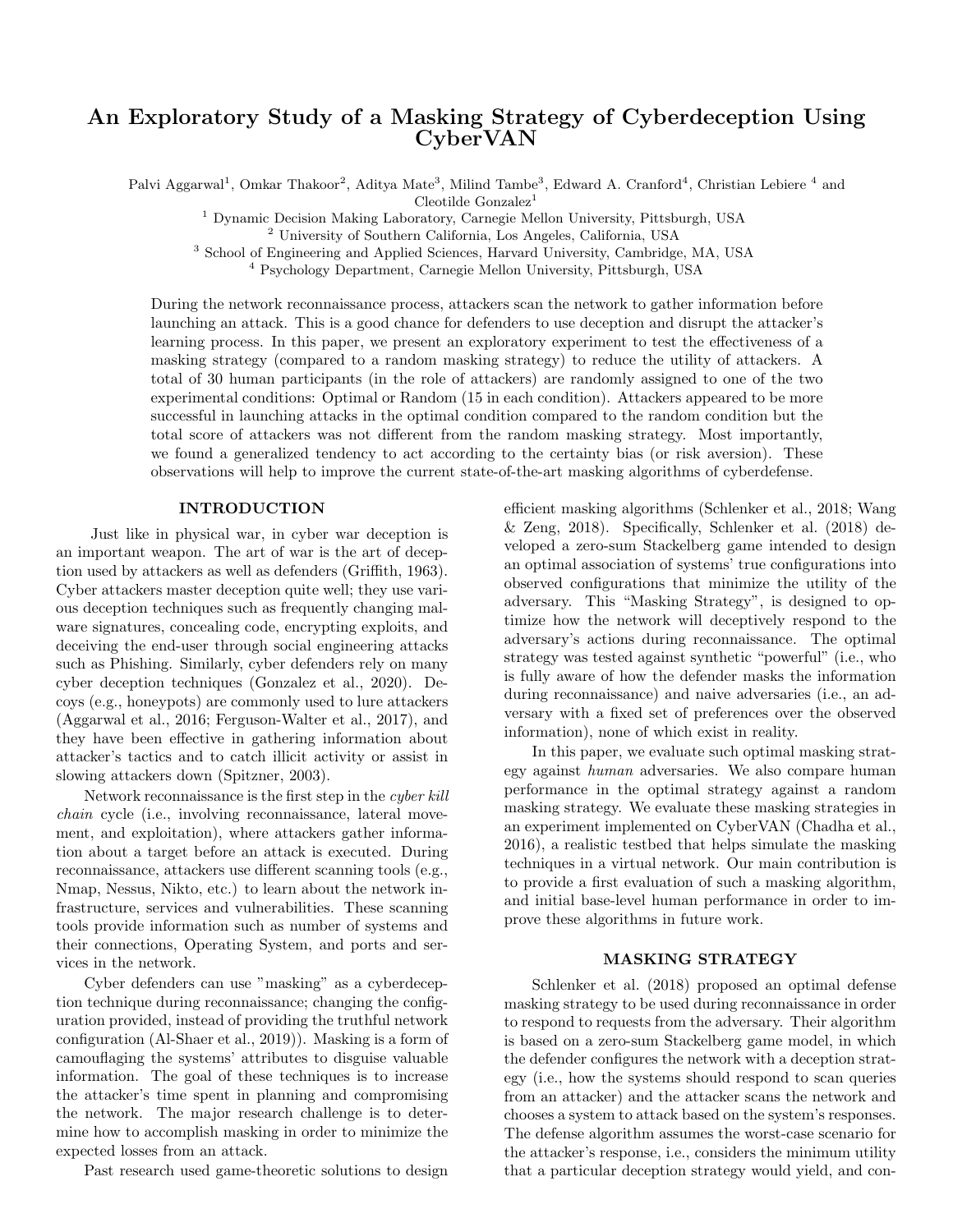sequently, aims to compute the strategy that maximizes such utility. The authors show that this problem is NPhard and provide a mixed-integer linear program to compute the optimal solution (see (Schlenker et al., 2018) for details on their algorithm).

The essence of this masking strategy is in how systems' true configurations (TCs) are masked into observable configurations (OCs) under the feasibility constraints. Each system in the network has attributes: an operating system, port numbers, services hosted, service versions, etc., and an associated utility that defines how attractive this system is to the adversary. The defender masks the true features of the system with different observable features using Honeyd services. When the adversary attempts to gain information about every system on the network, via probes and scans, the adversary observes certain attributes, which constitute the observable configuration (OC) of the system.



Figure 1: Masking Scenario

Figure 1 shows a masking scenario where the attacker is trying to exploit a NGINX webserver. If there was no masking in the network, the attacker would be able to scan all the machines and easily find the NGINX service. However, the defender may modify the observable features of the network nodes, so that when the adversary scans the machines, the features observed will be different than the real ones. Thus, in order to exploit the actual NGINX webserver, the adversary will need to use the exploit on all the machines. This will increase the time and effort the adversary spends during reconnaissance, and it will increase the chances for the defender to detect the irregularities of the activity.

The defender strategy determines how many of the systems having TCs should be assigned the OCs; that is, the strategy is represented by a matrix  $(\Phi)$  with the number of systems having TCs and OCs. We modified the optimal masking algorithm defined by (Schlenker et al., 2018) to include the decision to select the exploit in order to generate the Φ matrices used in our experiment. Given the defender strategy Φ, if the attacker attacks using an exploit for TC i on a machine masked with OC  $j$ , the attack is successful if the attacked machine is among the  $\Phi_{ij}$  machines of TC *i* masked by OC *j*. Since OC *j* masks  $\sum_i \Phi_{ij}$  machines in total, the success probability is  $\frac{\Phi_{ij}}{\sum_i \Phi_i}$  $\frac{\mathbf{p}_{ij}}{i \Phi_{ij}}$  and consequently,

the expected attacker utility is

$$
u(\Phi, i, j) = \frac{\Phi_{ij}}{\sum_{i} \Phi_{ij}} v_i.
$$
 (1)

A rational attacker attacks a pair  $(i, j)$  that maximizes the expected utility.

### EXPERIMENT

We conducted an exploratory experiment using the Cyber Virtual Ad hoc Network (CyberVAN) testbed (Chadha et al., 2016). CyberVAN is capable of creating network scenarios using virtual machines which could be controlled by either GUI or commands on a console. A major advantage of CyberVAN is that, it is possible to conduct human-in-the-loop studies for validating various defense algorithms. Specifically CyberVAN can be used to implement various deception tactics, including masking (e.g., by hiding/faking the configuration of nodes) and decoying (e.g., by using honeypots, honeynets, honeytokens, etc.). In this experiment, we used CyberVAN to implement masking strategies and test their effectiveness against human participants (in the role of attackers).

## Experimental Design

This experiment had 2 between-subjects conditions defined by the defense masking strategy: (1) the optimal masking and (2) random masking. The Random Strategy involved the random allocation of TCs to OCs and the Optimal *Strategy* strategy involved the generation of the  $\Phi$  matrices according to the algorithm defined above, which minimizes the utility of the perfectly rational attacker and reduces the expected losses for defenders against rational attacker.

# Task

Using CyberVAN we manipulated the features of TCs using the  $\Phi$  matrices produced by the optimal masking and random masking algorithms. TCs of virtual machines are masked to fake OCs using Honeyd service in CyberVAN. The Honeyd configuration file masks the operating systems and ports of TCs with OCs to fool the network scanning tools (Provos, 2003).

The task consists of 5 rounds (plus 1 practice round) and each round consists of 12 virtual machines. The configuration of virtual machines was different in each round. Each round consists of two phases: exploration phase and exploitation phase. During the exploration phase, participants probe the machines using Nmap command to obtain information of the open ports, operating systems, and running services. Participants are free to probe any machines in any order. The response from Nmap command may or may not represent the true configurations on the machine. Once participants explore the network and learn the features of network (where some of machines were masked accordingly), they decide which machine to attack and what type of exploit to use to conduct the attack. Each true configuration has a utility associated with it, which is in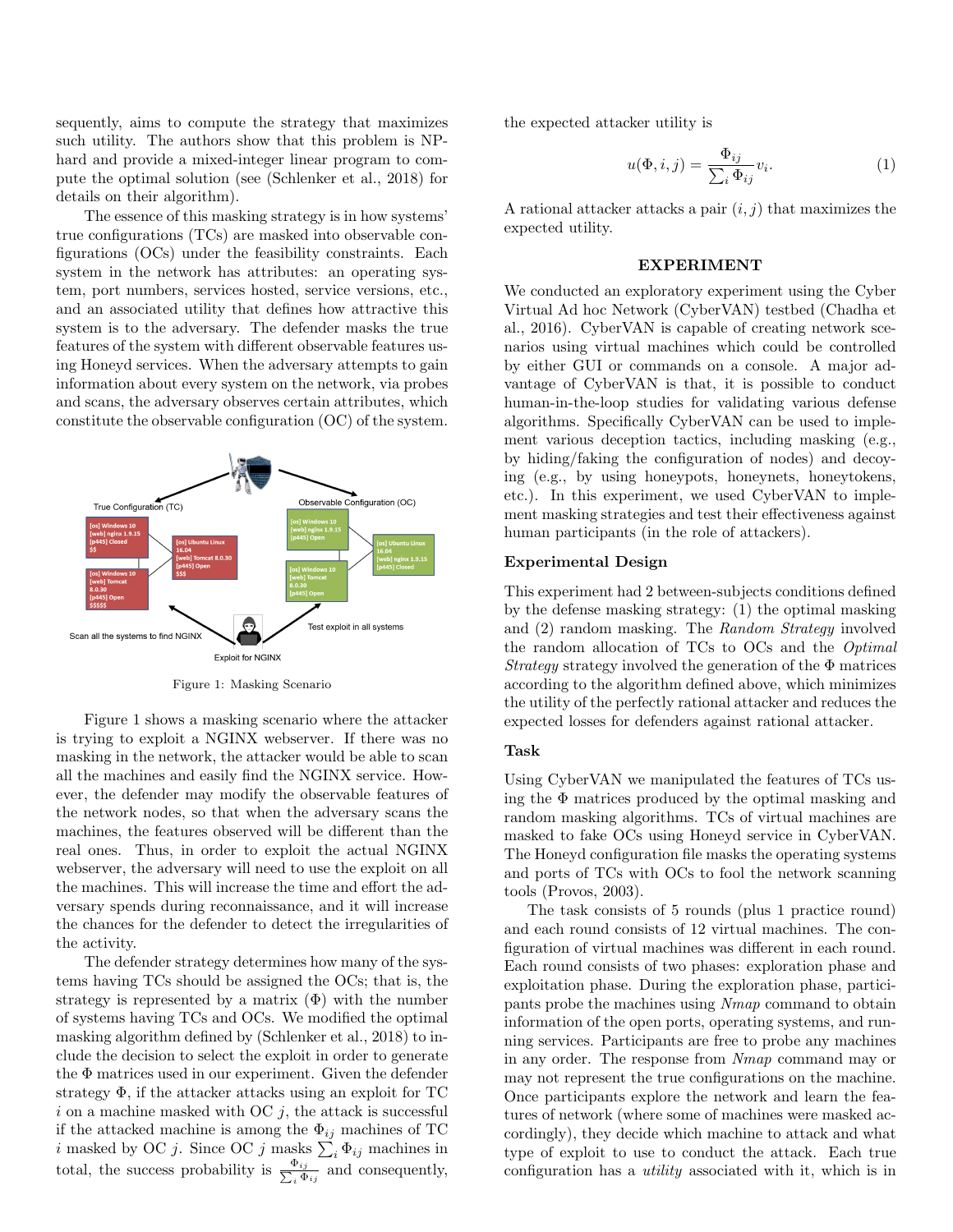points currency (Table 1). The utility of TCs is the same across all 5 rounds. Participants earned the sum of the points accumulated across the 5 rounds, which were translated into dollars.

Table 1. Utility per True Configuration

| Configuration        | Exploit   | Utility        |
|----------------------|-----------|----------------|
| Slackware            | slackware | $\overline{2}$ |
| Xbox                 | xbox      | $\overline{2}$ |
| Ubuntu8              | ubuntu8   | 5              |
| Windows XP embedded  | winxpemb  | 6              |
| Avayagw              | avayagw   | 6              |
| Freebsd              | freebsd   | 8              |
| Windows XP           | winxp     | 8              |
| Windows 2008         | win2008   | 8              |
| Windows 2000         | win2k     | 15             |
| Windows 7 Pro        | win7pro   | 15             |
| Windows 7 enterprise | win7ent   | 15             |
| Dpenwrt              | openwrt   | 15             |

Participants were provided with a matrix Φ that describes the type and number of machines present in the network (TC) and their corresponding masked configuration (OC). Figure 2 presents an example of the matrix Φ in the Optimal and Random conditions. To help interpret the matrix, participants were given information regarding the way the TCs were mapped into OCs. For example, in the sample matrix for the Optimal condition, there are 6 TCs (avayagw, Ubuntu8, Win7pro, Win7ent, WinXP, Slackware) which are mapped to 3 OCs (freeBSD, Win7pro, and Ubuntu8). In the given matrix, 5 machines are shown as freebsd, out of which 3 are actually avayagw and 2 are Ubuntu8. Participants were allowed to use this information to calculate their probability of success and expected utility of attacking a particular machine.

| $\phi_1$ : (Optimal) | $\phi_1$ : (Random) |         |            |                  |          |                 |       |          |  |
|----------------------|---------------------|---------|------------|------------------|----------|-----------------|-------|----------|--|
| $TC\setminus OC$     | freeBSD             | win7pro | Ubuntu81 I | $TC\setminus OC$ |          | freeBSD Win2008 | WinXP | Ubuntu81 |  |
| avayagw              | 3                   | 0       | 0          | avayagw          |          |                 |       |          |  |
| Ubuntu8              |                     | 0       | $\Omega$   | Ubuntu8          |          |                 |       |          |  |
| win7pro              | $\mathbf{0}$        | 2       | 0          | Win7pro          | 0        |                 |       |          |  |
| win7ent              | $\Omega$            |         | 0          | Win7ent          | $\theta$ |                 |       |          |  |
| winXP                | $\mathbf{0}$        |         | $\Omega$   | WinXP            | $\theta$ |                 |       |          |  |
| Slackware            |                     |         |            | -Slackware       | O        |                 |       |          |  |

Figure 2: Φ Matrices for Optimal and Random Conditions

### Participants

Participants were randomly assigned to one of the two experimental conditions: Random and Optimal. We collected 30 participants (15 in each condition) (57% male, Age Mean: 27, SD: 8). About 57% reported having or pursuing a degree in cybersecurity, 23% bachelor's degree in computer science, 13% other STEM degree, 3% a degree in electrical engineering and 3% reported other form of education. Only 20% participants had no practical cybersecurity experience.

After the successful completion of the experiment, all participants were paid the base payment of \$18. In addition, for each successful exploit participants received 1 point, which accumulated and were converted to a monetary bonus (conversion rate of 10 points  $= $1$ ). Participants could earn up to \$7.5 based on their accurate detection. The average time taken to complete this experiment was 65 minutes.

### Procedure

Participants were recruited through advertisement in email groups of cybersecurity researchers from Carnegie Mellon University. To be qualified to participate, participants were required to pass an online test of basic cybersecurity knowledge, which included general knowledge questions such as the definition of honeypots, SQL Injection attack, firewall, and protocols such as TELNET or SMTP.

Qualified participants were scheduled to come to a laboratory for individualized sessions of 90 minutes. First, participants provided informed consent, then they were asked to watch a video with instructions regarding the goal of the test and the general procedure. Participants were also provided with text instructions. Instructions were followed with a brief quiz to evaluate their comprehension of the instructions. They received feedback if they incorrectly answered a question in the quiz. Once all their questions were clarified, they were allowed to proceed with the experiment.

Participants were informed that the experiment would take up to 90 minutes and consisted of six rounds. They were also provided with a cheat sheet that listed all the commands required in the task, round wise Φ matrices, and the utility table. In each round participants were asked to probe the machines using the command "nmap - O 192.168.0.100" to retrieve information about open ports and operating systems on this IP address. They were also allowed to scan a batch of IP addresses together using an nmap command like, "nmap -O 192.168.0.100-111". After probing the machines, participants were allowed to calculate the likelihoods of the true configurations of the machines by looking at the utilities of each of the configurations and the  $\Phi$  matrices given. Next, using the attack script, they decided what IP addresses to attack by selecting an appropriate exploit. Participants received points if the exploit used matched with the true configuration; otherwise, they received zero points. Once they finished all the rounds, participants were asked to answer to a demographic questionnaire and asked for their feedback regarding the experiment.

# RESULTS

During the exploration phase, we observed that a majority of the participants (29 out of 30) scanned all the computers before launching an attack. Participants chose to scan by providing the full range of IP addresses available to them using the Nmap command. Thus, we only analyzed the exploit actions in the 5 real real rounds.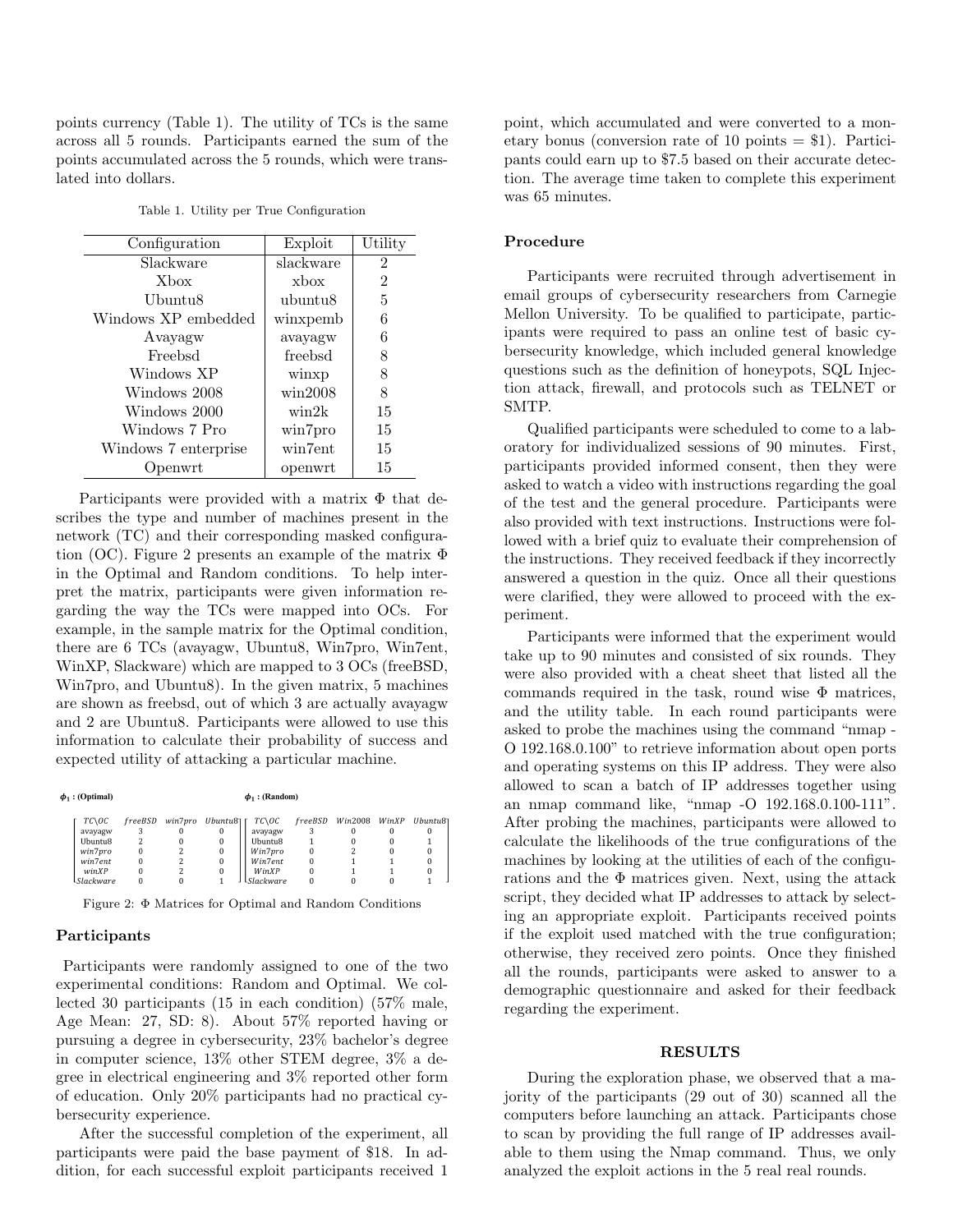#### Success Rate

We calculate the success rate, i.e., out of 5 rounds, on how many rounds participants used the correct exploit. Figure 3(left) shows the average success rate for the Optimal and Random conditions. Surprisingly, attackers appeared to be more successful when pit against the Optimal algorithm compared to Random condition (suggesting a loss for the defender). However, this difference was not statistically significant,  $F(1, 28) = 2.8$ ,  $p=0.10$ ). The success rate varied within rounds as shown in Figure 4(top). Participants appeared to be more successful in the Optimal condition compared to the Random in rounds 2 and 4. However, although there was a significant effect of the round,  $(F(4, 112) = 4.45, p<0.05)$ , there was no significant interaction between condition and round,  $(F(4, 112))$  $= 1.37, p=0.24$ .



Figure 4: Round wise success rate (top) and average points (bottom)

### Average points

The average points per condition are shown in Figure 3(right). Interestingly, although attackers in the Optimal condition appeared to be more successful, they also obtained lower rewards compared to attackers in the Random condition. Again, this is only a tendency observed, as the statistical test revealed no significant difference between the masking conditions,  $F(1, 28) = 0.65$ ,  $p=0.43$ , and no interaction of condition and round,  $F(4, 112) = 2.02$ ,  $p=0.10$ ). However, again, the round was significant,  $F(4, 1)$  $112$ ) = 5.35, p<0.001). The dotted lines in Figure 3(right) represent the expected utility of a rational attacker averaged over all the rounds. Overall, human attackers earned less points in both conditions compared to what a rational attacker would earn.

Figure 4(bottom) shows the average points per round. Participants earned more points in the optimal compared to the random condition in rounds 2 and 4; and except in round 4, human attackers earned less points in both conditions, compared to what a rational attacker would earn.

#### Distribution of Attacks on True Configurations

To investigate the underlying reasons for the observed human behavior, we looked at the distribution of attacks on TCs in each round, according to their probability of success and their expected utility. Figure 5 presents the attack distributions on the TC machines, sorted by their expected utility (left-most bar in each round is the TC machine with the lowest expected utility and the right-most bar in each round is the machine with the highest expected utility). The payoffs and probability of success for each TC machine are shown on the top of the bars (payoff, probability).

We observe that frequently attacked TC machines were not necessarily those with the maximum expected expected utility. For example, in round 1 of the Optimal condition, the most commonly attacked TC machine was the one with the lowest expected utility. In other rounds the expected utility did not seem to matter significantly. For example, round 5 of the Optimal algorithm and round 1 of the Random algorithm, do not show any remarkable preference. The pattern emerging from this analysis is that, in many cases, participants preferred to attack TC machines that had higher probability of success even if the outcome of those machines was lower than the outcomes of other machines. For example, in round 1 of the optimal condition, most participants chose to attack on "slackware" machine which has a success probability of 1, but the lowest payoff (i.e., 2 points) among all the machines. In round 2, 3, and round 4 also attackers chose to attack the TC machines with high probability of success. A similar pattern in which participants tend to attack the machine with the highest probability of success is observed in the Random condition.

#### DISCUSSION

To our knowledge, this is the first formal study conducted to verify the potential effectiveness of masking as a deception technique against human attackers in cybersecurity situations. A proposed masking algorithm of defense was compared to a random masking mapping. We observe that the Optimal algorithm tends to lead to more successful attacks but also to lower attacker's rewards compared to the Random algorithm. Also, generally human attackers' rewards are lower than the expected rational attackers' rewards.

A more detailed analysis of the attack decisions revealed that participants acted in agreement to a certainty bias (Baron et al., 1988), or risk aversion, as they tried